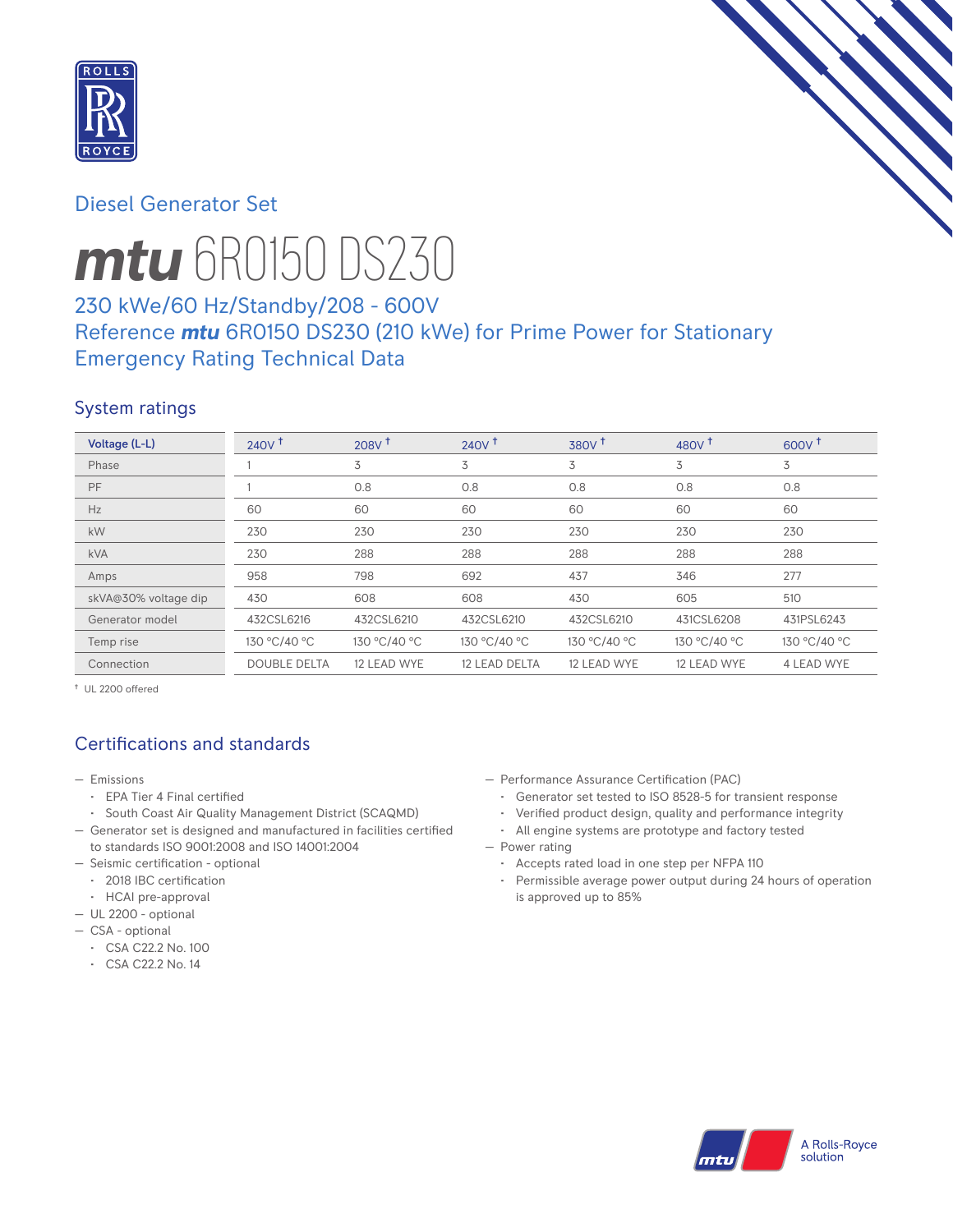## Standard features \*

- Single source supplier
- Global product support
- Two (2) Year/3,000 Hour Basic Limited Warranty
- 6090HFG06 diesel engine
	- 9.0 liter displacement
	- Common rail fuel injection
	- 4-cycle
- Engine-generator resilient mounted
- Complete range of accessories
- Cooling system
- Integral set-mounted
	- Engine-driven fan

# Standard equipment \*

#### Engine

- Air cleaner
- Oil pump
- Oil drain extension and shut-off valve
- Full flow oil filters
- Open crankcase ventilation
- Jacket water pump
- Thermostat
- Blower fan and fan drive
- Radiator unit mounted
- Electric starting motor 24V
- Governor electronic isochronous
- Base formed steel
- SAE flywheel and bell housing
- Charging alternator 24V
- Battery rack and cables
- Flexible fuel connectors
- Flexible exhaust connection
- EPA certified engine

#### **Generator**

- NEMA MG1, IEEE, and ANSI standards compliance for temperature rise and motor starting
- Sustained short circuit current of up to 300% of the rated current for up to 10 seconds
- Self-ventilated and drip-proof
- Superior voltage waveform
- Digital, solid state, volts-per-hertz regulator
- Brushless alternator with brushless pilot exciter
- 4 pole, rotating field
- 130 °C maximum standby temperature rise
- 1-bearing, sealed
- Flexible coupling
- Full amortisseur windings
- 125% rotor balancing
- 3-phase voltage sensing
- $\pm$  1% voltage regulation no load to full load
- 100% of rated load one step
- 5% maximum total harmonic distortion
- Generator
	- Brushless, rotating field generator
	- 2/3 pitch windings
	- 300% short circuit capability with optional Permanent Magnet Generator (PMG)
- Digital control panel(s)
	- UL recognized, CSA certified, NFPA 110
	- Complete system metering
	- LCD display

### Digital Control Panel(s)

- Digital metering
- Engine parameters
- Generator protection functions
- Engine protection
- CANBus ECU communications
- Windows®-based software
- Multilingual capability
- Communications to remote annunciator
- Programmable input and output contacts
- UL recognized, CSA certified, CE approved
- Event recording
- IP 54 front panel rating with integrated gasket
- NFPA 110 compatible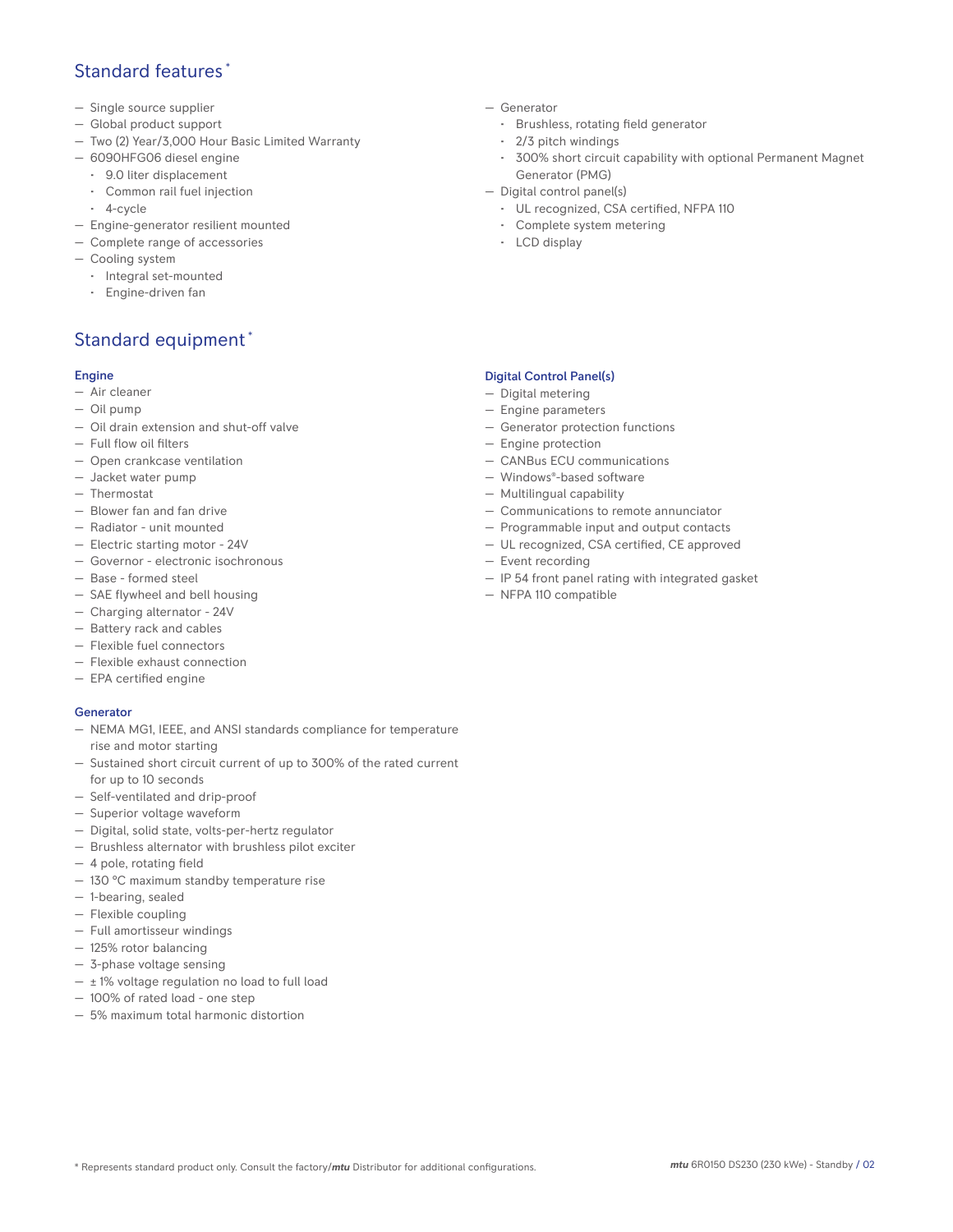# Application data

#### Engine

| Manufacturer                | John Deere  |
|-----------------------------|-------------|
| Model                       | 6090HFG06   |
| Type                        | 4-cycle     |
| Arrangement                 | 6-inline    |
| Displacement: $L (in3)$     | 9.0(549)    |
| Bore: cm (in)               | 11.84(4.7)  |
| Stroke: cm (in)             | 13.6(5.4)   |
| Compression ratio           | 16:1        |
| Rated rpm                   | 1,800       |
| Engine governor             | <b>JDEC</b> |
| Maximum power: kWm (bhp)    | 345 (463)   |
| Steady state frequency band | ± 0.25%     |
| Air cleaner                 | dry         |
|                             |             |
|                             |             |

## Liquid capacity

| Total oil system: L (gal)             | 40 (10.6)    |
|---------------------------------------|--------------|
| Engine jacket water capacity: L (gal) | 17 (4.49)    |
| System coolant capacity: L (gal)      | 41.37(10.93) |

#### Electrical

| Electric volts DC                                            | 24  |
|--------------------------------------------------------------|-----|
| Cold cranking amps under -17.8 $^{\circ}$ C (O $^{\circ}$ F) | 950 |
| Batteries: group size                                        | .31 |
| Batteries: quantity                                          |     |
|                                                              |     |

#### Fuel system

| Fuel supply connection size    | $-10$ JIC 37 $\degree$ female |
|--------------------------------|-------------------------------|
| Fuel return Connection size    | $-6$ JIC 37 $^{\circ}$ female |
| Maximum fuel Lift: m (ft)      | 2.4(7.9)                      |
| Recommended fuel               | diesel #2                     |
| Total fuel flow: L/hr (gal/hr) | 167.94 (44.37)                |
|                                |                               |

#### Fuel consumption

| At 100% of power rating: L/hr (gal/hr)<br>At 75% of power rating: L/hr (gal/hr)<br>At 50% of power rating: L/hr (gal/hr) | 84.6 (22.4)<br>61.1(16.1)<br>41.2 (10.9) |
|--------------------------------------------------------------------------------------------------------------------------|------------------------------------------|
| <b>DEF</b> consumption<br>At 100% of power rating: L/hr (gal/hr)                                                         | 2.62(0.69)                               |
| At 75% of power rating: L/hr (gal/hr)                                                                                    | 1.59(0.42)                               |
| At 50% of power rating: L/hr (gal/hr)                                                                                    | 1.36(0.36)                               |
| Cooling - radiator system                                                                                                |                                          |
| Ambient capacity of radiator: °C (°F)<br>Maximum restriction of cooling air: intake                                      | 50 (122)                                 |
| and discharge side of radiator: kPa (in. H <sub>2</sub> O)                                                               | 0.124(0.5)                               |
| Water pump capacity: L/min (gpm)                                                                                         | 385 (102)                                |
| Heat rejection to coolant: kW (BTUM)                                                                                     | 185 (10,530)                             |
| Heat rejection to after cooler: kW (BTUM)                                                                                | 86 (4,895)                               |
| Heat radiated to ambient: kW (BTUM)                                                                                      | 36.9 (2,099)                             |
| Fan power: kW (hp)                                                                                                       | 18(24.1)                                 |
| Air requirements                                                                                                         |                                          |
| Aspirating: *m <sup>3</sup> /min (SCFM)<br>Air flow required for radiator                                                | 23 (812)                                 |
| cooled unit: *m <sup>3</sup> /min (SCFM)                                                                                 | 517.7 (18,281)                           |
| Remote cooled applications; air flow required for                                                                        |                                          |
| dissipation of radiated generator set heat for a                                                                         |                                          |
| maximum of 25 °F rise: *m <sup>3</sup> /min (SCFM)                                                                       | N/A                                      |
| * Air density = 1.184 kg/m <sup>3</sup> (0.0739 lbm/ft <sup>3</sup> )                                                    |                                          |
| <b>Exhaust system</b>                                                                                                    |                                          |
| Gas temperature (stack): °C (°F)                                                                                         | 447 (837)                                |
| Maximum gas temperature during regeneration: °C (°F)                                                                     | 647 (1,197)                              |
| Gas volume at stack temperature: m <sup>3</sup> /min (CFM)                                                               | 45 (1,589)                               |

Maximum allowable back pressure at outlet of aftertreatment: kPa (in.  ${\sf H}_{_2}$ 

0) 19.2 (77)